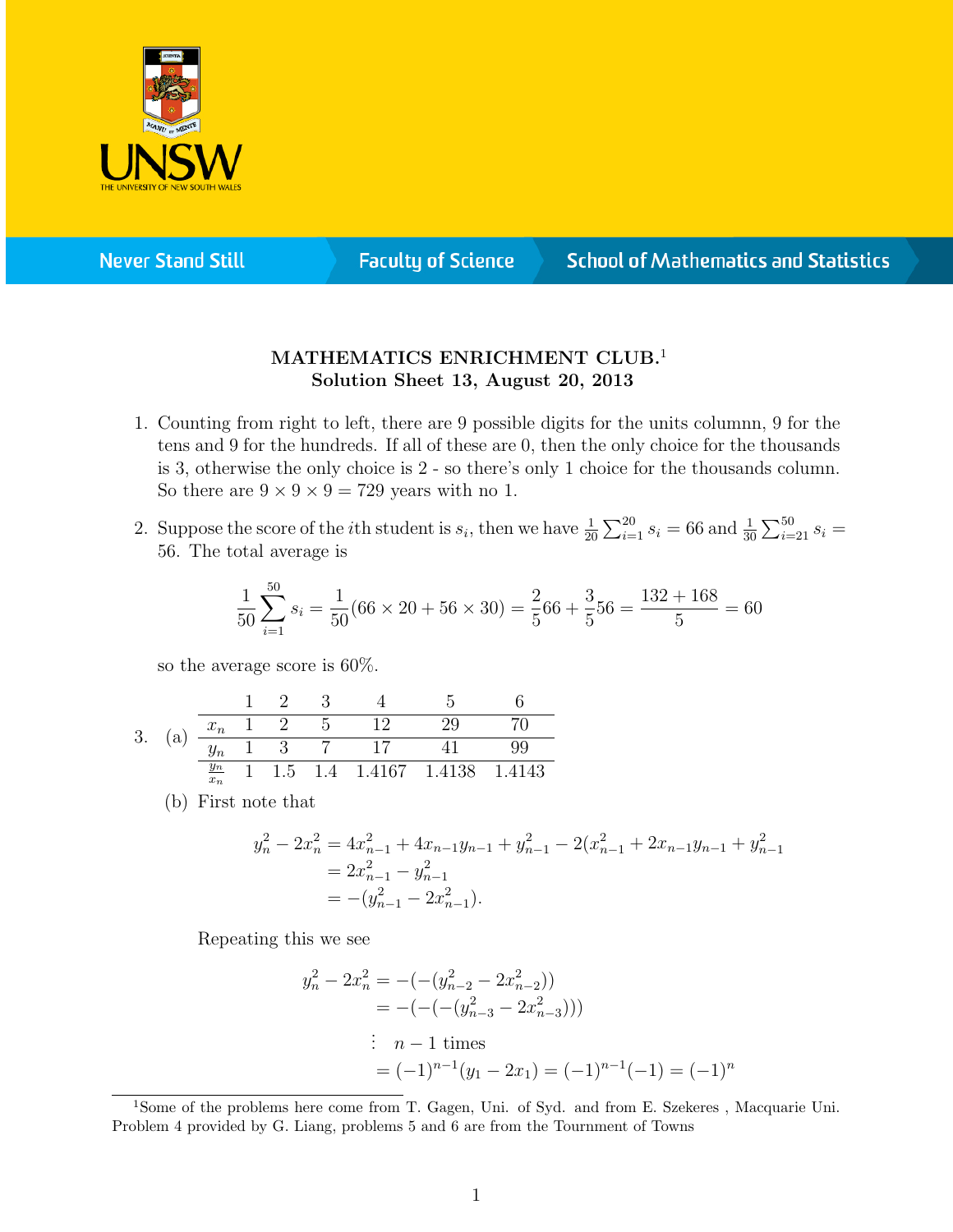(c) Diving the above by  $x_n^2$  we see that

$$
\frac{y_n^2}{x_n^2} = 2 + \frac{(-1)^n}{x_n^2}
$$

and as  $x_n$  is increasing, the second term approaches zero as n grows to infinity. So

$$
\frac{y_n^2}{x_n^2} \to 2.
$$

- 4. Suppose  $ABC$  is the triangle, and M, N the midpoints on AB and AC respectively, so that CM and BN are equal length. Since medians cut the area of a triangle in half, the areas  $BMC$  and  $BNC$  are equal (both half of the area of  $ABC$ ). This implies that  $\frac{1}{2}$ |CM||BC| sin ∠MCB =  $\frac{1}{2}$  $\frac{1}{2}$ | $BN$ || $CB$ | $\sin \angle NBC$  and since  $|BN| = |CM|$ this implies sin ∠MCB = sin ∠NBC. Since ∠NBC  $\neq \pi - \angle MCB$ , we must have  $\angle MCB = \angle NBC$ , and so the two triangles BNC and BMC are congruent, thus  $|BM| = |CN|$  so  $|AB| = 2|BM| = 2|CN| = |AC|$  so  $ABC$  is isoceles.
- 5. Recall that the sum of the first n odd numbers is equal to  $n^2$ , i.e.

$$
\sum_{k=1}^{n} 2k - 1 = k^2
$$

.

Let  $g(n)$  be the greatest odd divisor of n. We can write

$$
g(n) = \begin{cases} n & \text{if } n \text{ odd,} \\ g\left(\frac{n}{2}\right) & \text{if } n \text{ even.} \end{cases}
$$
 (1)

We will show that the sum

$$
g(n + 1) + g(n + 2) + \cdots + g(2n)
$$

is equal to the sum of the odd integers from 1 to *n* is hence  $n^2$ .

First, we claim that for  $n > m$ ,  $q(n) = q(m)$  if, and only if, there's a number k such that  $n = 2<sup>k</sup>m$ . Suppose  $n = 2<sup>k</sup>m$  then using equation (1) k times, we see that  $g(n) = g(m)$ .

Now suppose the opposite, that  $g(n) = g(m)$ . This means that there's some number l such that  $n = g(n)2^l$  and some number j such that  $m = g(m)2^j$ , so  $n = g(n)2^l =$  $g(m)2^l = \frac{m}{2l}$  $\frac{m}{2^j} 2^l = m 2^{l-j} = 2^k m$  where  $k = l - j$ .

From this, we now know that  $g(n + 1)$ ,  $g(n + 2)$ , ...,  $g(2n)$  are all different numbers. Since  $q(n)$  has to be odd, they are all odd numbers, since  $q(n) \leq n$  they are all smaller than  $2n$  and finally, there is n of them. The only possible choice of n unique odd numbers smaller than  $2n$  is all of them, i.e.,  $1, 3, 5, \ldots, 2n-1$ . As stated, summing them gives  $n^2$ .

6. Suppose the Knights are numbered 1 through  $n$ , and Merlin sits them in numerical order around the table on the first day. We essentially want to find the number of